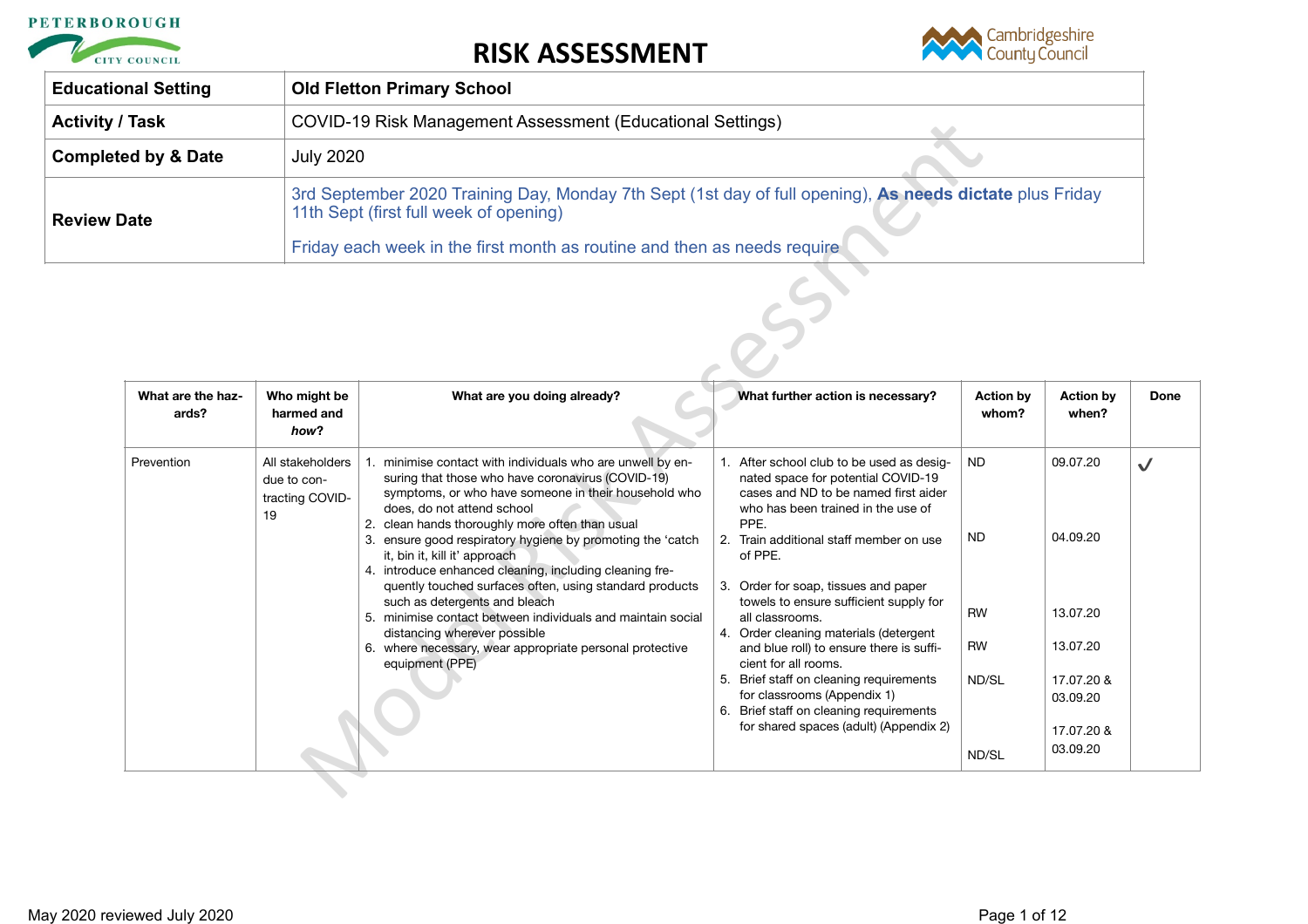



| What are the haz-<br>ards?                          | Who might be<br>harmed and<br>how?                       | What are you doing already?                                                                                                                                                                                                                                        | What further action is necessary?                                                                                                                                                                                                                                                                                                                                                                                                                                                                                                                                            | <b>Action by</b><br>whom?                | <b>Action by</b><br>when?          | Done |
|-----------------------------------------------------|----------------------------------------------------------|--------------------------------------------------------------------------------------------------------------------------------------------------------------------------------------------------------------------------------------------------------------------|------------------------------------------------------------------------------------------------------------------------------------------------------------------------------------------------------------------------------------------------------------------------------------------------------------------------------------------------------------------------------------------------------------------------------------------------------------------------------------------------------------------------------------------------------------------------------|------------------------------------------|------------------------------------|------|
| Response to any<br>infection                        | All stakeholders<br>due to con-<br>tracting COVID-<br>19 | 1. engage with the NHS Test and Trace process<br>2. manage confirmed cases of coronavirus (COVID-19)<br>amongst the school community<br>3. contain any outbreak by following local health protection<br>team advice                                                | 1. Share PHE flow chart with staff so that<br>they are aware of what is required if<br>there is a suspected COVID-19 case.<br>2. Brief staff on Old Fletton protocol and<br>process if there is a suspected COVID-<br>19 space including who to contact and<br>where to take the pupil/adult. (Ap-<br>pendix 3)                                                                                                                                                                                                                                                              | <b>ND</b><br>ND/SL                       | 17.07.20<br>17.07.20 &<br>03.09.20 |      |
| Contingency plan-<br>ning for a further<br>outbreak | All stakeholders<br>due to con-<br>tracting COVID-<br>19 | In the event of a local outbreak, the PHE health protec-<br>1.<br>tion team or local authority may advise a school or num-<br>ber of schools to close temporarily to help control trans-<br>mission. Schools will need a contingency plan for this<br>eventuality. | 1. In the event of a local outbreak and<br>advice given to temporarily close:<br>- Staff will Marvellous Me and call all<br>parents to inform them of the need to<br>collect their child from their designated<br>entrance at a given collection window.<br>Classes will remain in their classroom<br>until collection (except use of the toilet).<br>- Children will be taken to their desig-<br>nated entrance at collection window<br>with younger children being dismissed<br>last.<br>- SL and ND will log any decisions made<br>and the rationale that underpins them. | RW/JW<br>All staff<br>All staff<br>SL/ND | As required                        |      |
|                                                     |                                                          |                                                                                                                                                                                                                                                                    |                                                                                                                                                                                                                                                                                                                                                                                                                                                                                                                                                                              |                                          |                                    |      |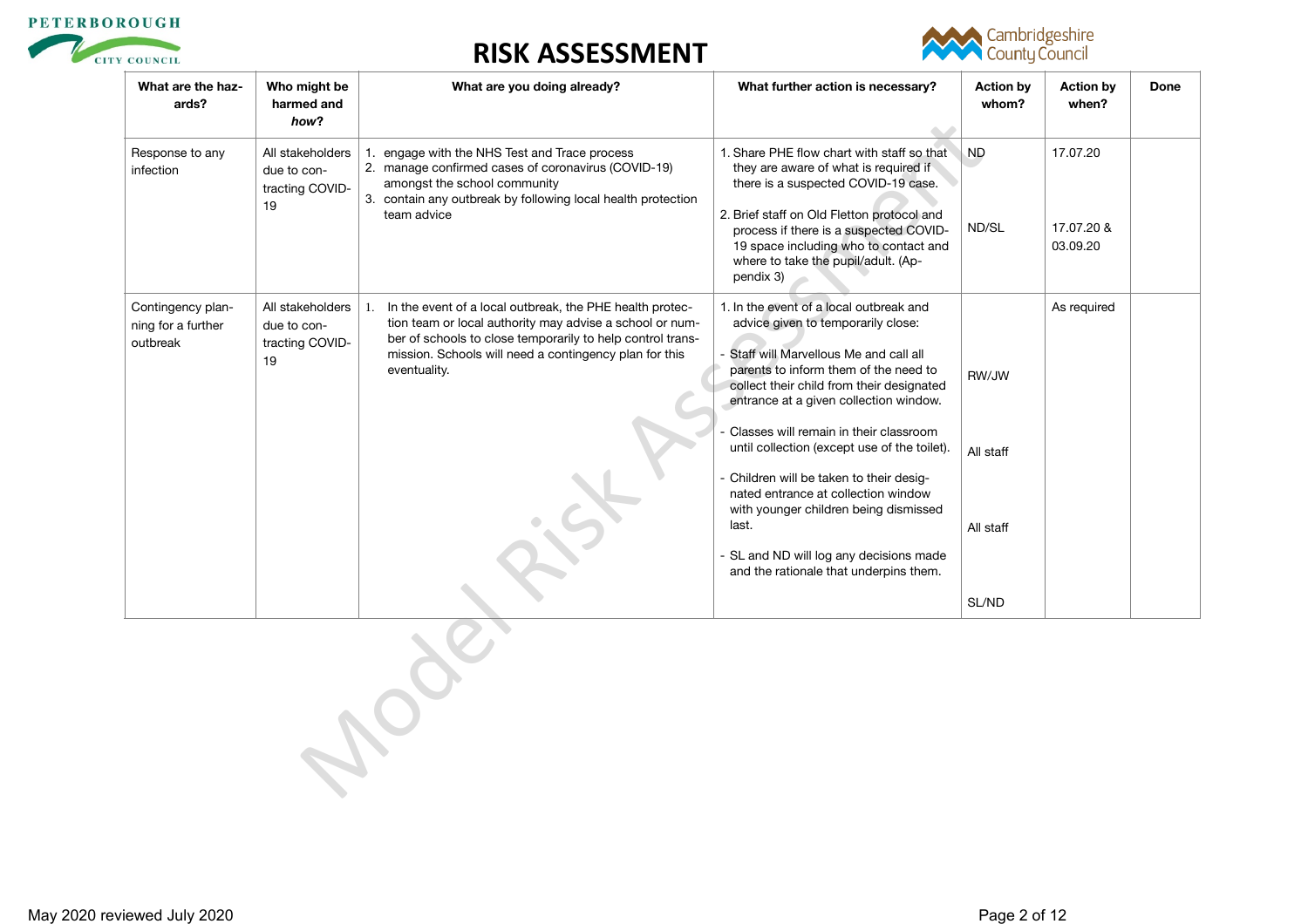



| What are the haz-<br>ards?     | Who might be<br>harmed and<br>how?                       | What are you doing already?                                                                                                                                                                                                                                                                                                                 | What further action is necessary?                                                                                                                                                                                            | <b>Action by</b><br>whom? | <b>Action by</b><br>when?          | Done         |
|--------------------------------|----------------------------------------------------------|---------------------------------------------------------------------------------------------------------------------------------------------------------------------------------------------------------------------------------------------------------------------------------------------------------------------------------------------|------------------------------------------------------------------------------------------------------------------------------------------------------------------------------------------------------------------------------|---------------------------|------------------------------------|--------------|
| Social Distancing in<br>school | All stakeholders<br>due to con-<br>tracting COVID-<br>19 | 1. Minimise contact between individuals and maintain social<br>distancing wherever possible<br>The overarching principle to apply is reducing the num-<br>2.<br>ber of contacts between children and staff. This can be<br>achieved through keeping groups separate (in 'bubbles')<br>and through maintaining distance between individuals. | 1. Children to be organised in year group<br>bubbles.<br>2. Brief all adults in school of their need to<br>maintain a minimum 1m+ distance<br>wherever possible from each other and<br>2m ideally.                           | ND/SL<br>ND/SL            | 09.07.20<br>17.07.20 &<br>03.09.20 | $\checkmark$ |
|                                |                                                          |                                                                                                                                                                                                                                                                                                                                             | 3. Adults who work 1:1 with pupils will do<br>so side by side and not face to face.<br>4. Purchase tables (Yr2-6) to enable chil-<br>dren to sit side by side during lessons.                                                | ND/SL                     | 17.07.20&<br>03.09.20<br>03.07.20  | $\checkmark$ |
|                                |                                                          |                                                                                                                                                                                                                                                                                                                                             | 5. Reception and Yr 1 pupils to have min-<br>imal furniture in the classroom and des-<br>ignated carpet spaces to maximise dis-<br>tance between them and ensure side by                                                     | <b>RW</b>                 | 03.09.20                           | $\checkmark$ |
|                                |                                                          |                                                                                                                                                                                                                                                                                                                                             | side working.<br>6. Children will be briefed on maintaining<br>personal space with adults and friends<br>where possible this will be completed<br>through PSHE lessons.                                                      | CH<br>All staff           | 07.09.20                           |              |
|                                |                                                          |                                                                                                                                                                                                                                                                                                                                             | 7. School will provide Children with<br>own set of basic equipment at their<br>table (pencil or pen, ruler, rubber, white-<br>board and pen).                                                                                |                           |                                    |              |
|                                |                                                          |                                                                                                                                                                                                                                                                                                                                             | 8. No parents in school. parent commu-<br>nication will be via email and phone and<br>if it is absolutely necessary to have a<br>conversation an appointment can be<br>made for a socially distant meeting                   | All staff                 | 07.09.20                           |              |
|                                |                                                          |                                                                                                                                                                                                                                                                                                                                             | 9. To reduce the pinchpoint of cloakrooms<br>children to not bring bags or other re-<br>sources from home, coats, packed<br>lunches and book bags can be kept at<br>their table. On PE days children to wear<br>kit all day. | All staff                 | 07.09.20                           |              |
|                                |                                                          |                                                                                                                                                                                                                                                                                                                                             | 10. Staff Meetings and Training days -<br><b>Staff remain in bubbles and TEAMS</b><br>used to deliver training.                                                                                                              | All staff                 | 07.09.20                           |              |
|                                |                                                          |                                                                                                                                                                                                                                                                                                                                             | 11.Staff instructed to bring in bever-<br>ages to avoid unnecessary crowding<br>in staff room                                                                                                                                |                           |                                    |              |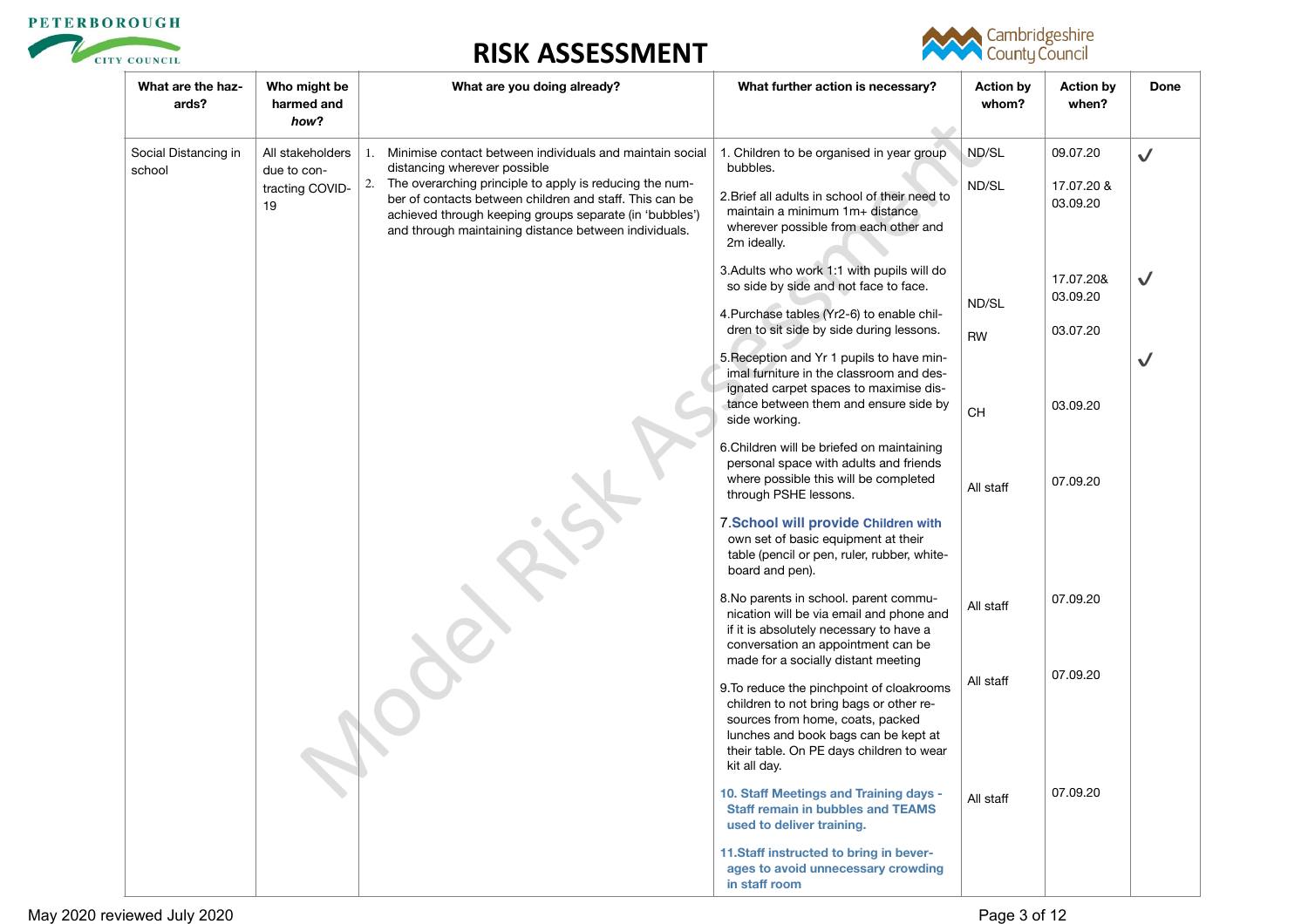



| What are the haz-<br>ards? | Who might be<br>harmed and<br>how?                       | What are you doing already?                                                                                                                                                                                                                                                                                                                                                                           | What further action is necessary?<br>$\triangle$                                                                                                                                                                                                                                                               | <b>Action by</b><br>whom? | <b>Action by</b><br>when? | Done         |
|----------------------------|----------------------------------------------------------|-------------------------------------------------------------------------------------------------------------------------------------------------------------------------------------------------------------------------------------------------------------------------------------------------------------------------------------------------------------------------------------------------------|----------------------------------------------------------------------------------------------------------------------------------------------------------------------------------------------------------------------------------------------------------------------------------------------------------------|---------------------------|---------------------------|--------------|
| Cleaning                   | All stakeholders<br>due to con-<br>tracting COVID-<br>19 | Deep clean undertaken during half-term of the summer<br>1.<br>term.<br>More frequent cleaning procedures should be in place<br>2.<br>across the site, this has been achieved through the<br>appointment of a full-time cleaner on site between 9:30-<br>2:30, their focus is: communal areas and at touch points<br>including:                                                                        | 1. If you have been informed that<br>someone has tested positive with COV-<br>ID-19 then any area/room they have<br>accessed should be secured for 72<br>hours then undergo a thorough clean.<br>2. Cleaning contractor ensures all training                                                                   | ND/SL                     | As needed                 |              |
|                            |                                                          | <b>o</b> Taps and washing facilities,<br>Toilet flush and seats,<br>$\circ$<br>Door handles and push plates,<br>$\circ$                                                                                                                                                                                                                                                                               | for the onsite cleaner including use of<br>PPE has been undertaken.                                                                                                                                                                                                                                            | Easy Clean                | 07.09.20                  |              |
|                            |                                                          | Handrails on staircases and corridors,<br>$\circ$<br>Lift and hoist controls,<br>$\circ$<br>Machinery and equipment controls,<br>$\circ$<br>o All areas used for eating must be thoroughly<br>cleaned at the end of each break, including<br>chairs, door handles, vending machines and<br>payment devices,<br>Telephone equipment,<br>$\circ$<br>Keyboards, photocopiers and other office<br>$\circ$ | 3. Year 1 to be allocated access to the<br>trim trail no other bubble to use this<br>space. Children will wash their hands<br>on returning to class. Year 4 to be al-<br>located access to the outdoor gym no<br>other bubble to use this space. Chil-<br>dren will wash their hands on returning<br>to class. | ND/SL                     | 09.07.20                  | $\checkmark$ |
|                            |                                                          | equipment, classroom desks and chairs.                                                                                                                                                                                                                                                                                                                                                                | 4. Draw up staff cleaning requirements for<br>classrooms. (Appendix 1)                                                                                                                                                                                                                                         | <b>ND</b>                 | 09.07.20                  |              |
|                            |                                                          |                                                                                                                                                                                                                                                                                                                                                                                                       | 5. Enable access for the daily cleaner as<br>required and to request support from<br>the cleaner if needed.                                                                                                                                                                                                    | All staff                 | 07.09.20                  | $\checkmark$ |
|                            |                                                          |                                                                                                                                                                                                                                                                                                                                                                                                       | 6. Draw up a cleaning protocol for staff to<br>follow for shared equipment. (Appendix<br>1)                                                                                                                                                                                                                    | ND                        | 09.07.20                  |              |
|                            |                                                          |                                                                                                                                                                                                                                                                                                                                                                                                       |                                                                                                                                                                                                                                                                                                                |                           |                           |              |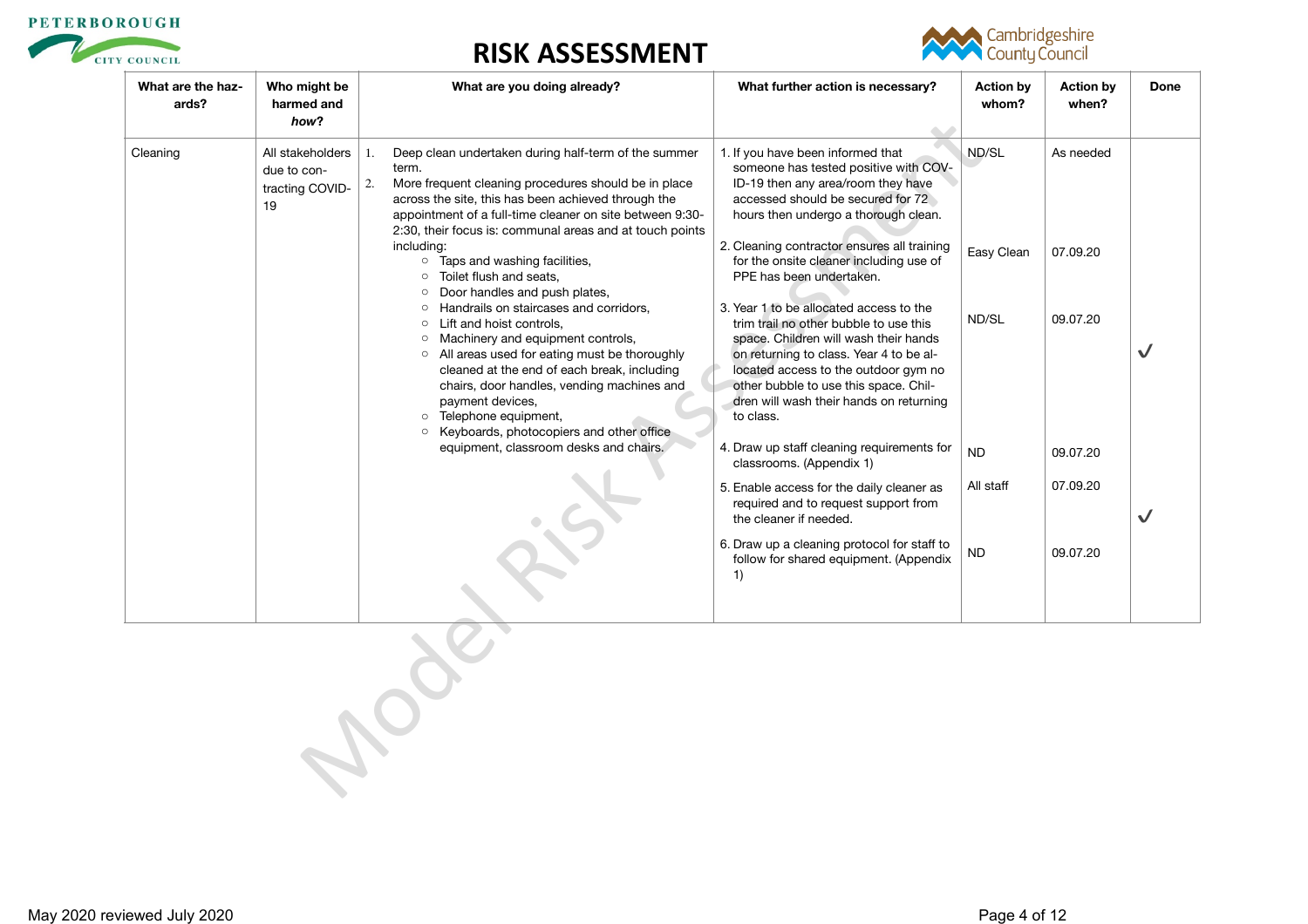



| What are the haz-<br>ards?       | Who might be<br>harmed and<br>how?                       | What are you doing already?                                                                                                                                                                                                                          | What further action is necessary?                                                                                                                                                           | <b>Action by</b><br>whom? | <b>Action by</b><br>when? | Done         |
|----------------------------------|----------------------------------------------------------|------------------------------------------------------------------------------------------------------------------------------------------------------------------------------------------------------------------------------------------------------|---------------------------------------------------------------------------------------------------------------------------------------------------------------------------------------------|---------------------------|---------------------------|--------------|
| Lunchtime Catering<br>facilities | All stakeholders<br>due to con-<br>tracting COVID-<br>19 | Consideration should be made for food service and how<br>1.<br>this will be managed and how social distancing can be<br>achieved in the school kitchen and dining areas<br>○ Serving food<br>Queing<br>$\circ$<br>Different lunch periods<br>$\circ$ | Menus to be decided upon to enable.<br>1.<br>easy service / carrying and to reduce<br>the amount of preparation time<br>meaning staff don't have to be in an<br>enclosed space for as long. | SL/KD                     | 10.07.20                  | $\checkmark$ |
|                                  |                                                          |                                                                                                                                                                                                                                                      | Cleaning protocols and rota to be<br>2.<br>made for the hall between groups<br>getting their lunch.                                                                                         | <b>KD</b>                 | 07.09.20                  |              |
|                                  |                                                          |                                                                                                                                                                                                                                                      | 3. A lunchtime protocol to be de-<br>veloped to ensure minimised con-<br>tract between bubbles, cleaning and<br>transfer of plates and cutlery (Ap-<br>pendix 4)                            | ND/SL                     | 13.07.20                  |              |
|                                  |                                                          |                                                                                                                                                                                                                                                      |                                                                                                                                                                                             | ND/SL                     |                           |              |
|                                  |                                                          |                                                                                                                                                                                                                                                      | One bubble to collect pre-served<br>dinner at a time.                                                                                                                                       | <b>KD</b>                 | 07.09.20                  |              |
|                                  |                                                          |                                                                                                                                                                                                                                                      | Removed salad bar.<br>5.                                                                                                                                                                    |                           | 07.09.20                  |              |
|                                  |                                                          |                                                                                                                                                                                                                                                      | School dinners to be paid for<br>6.<br>through remote payment method.                                                                                                                       | <b>RW</b>                 |                           |              |
|                                  |                                                          |                                                                                                                                                                                                                                                      | 7.<br>Kitchen windows and doors to be<br>opened at the start of the day to<br>ensure good ventilation.                                                                                      | KD                        | 07.09.20<br>07.09.20      |              |
|                                  |                                                          |                                                                                                                                                                                                                                                      |                                                                                                                                                                                             |                           |                           |              |
| <b>Fire Safety</b>               | Children and<br>staff due to fire                        | Personal Emergency Evacuation Plans (PEEPs) must<br>1.<br>continue to be in place for those staff that continue to                                                                                                                                   | Return Fire Safety Policy to pre-<br>1.<br>COVID version.                                                                                                                                   | <b>RW</b>                 | 07.09.20                  | $\checkmark$ |
|                                  | on the premises<br>&/or contract-                        | work in the school and any pupils that access the<br>school site, which should include lifts.                                                                                                                                                        | Each bubble to complete own fire<br>2.                                                                                                                                                      |                           |                           |              |
|                                  | ing COVID-19.                                            | Ensure all emergency escape routes / doors are fully<br>operational and kept clear.<br>Reminders to staff and pupils that if the fire alarm is<br>3.<br>activated that they must try to maintain 1M+ if possible.                                    | drill separately to minimise interac-<br>tions with other bubbles.                                                                                                                          | <b>Teachers</b>           | Sept 2020                 |              |
|                                  |                                                          |                                                                                                                                                                                                                                                      |                                                                                                                                                                                             |                           |                           |              |
|                                  |                                                          |                                                                                                                                                                                                                                                      |                                                                                                                                                                                             |                           |                           |              |
|                                  |                                                          |                                                                                                                                                                                                                                                      |                                                                                                                                                                                             |                           |                           |              |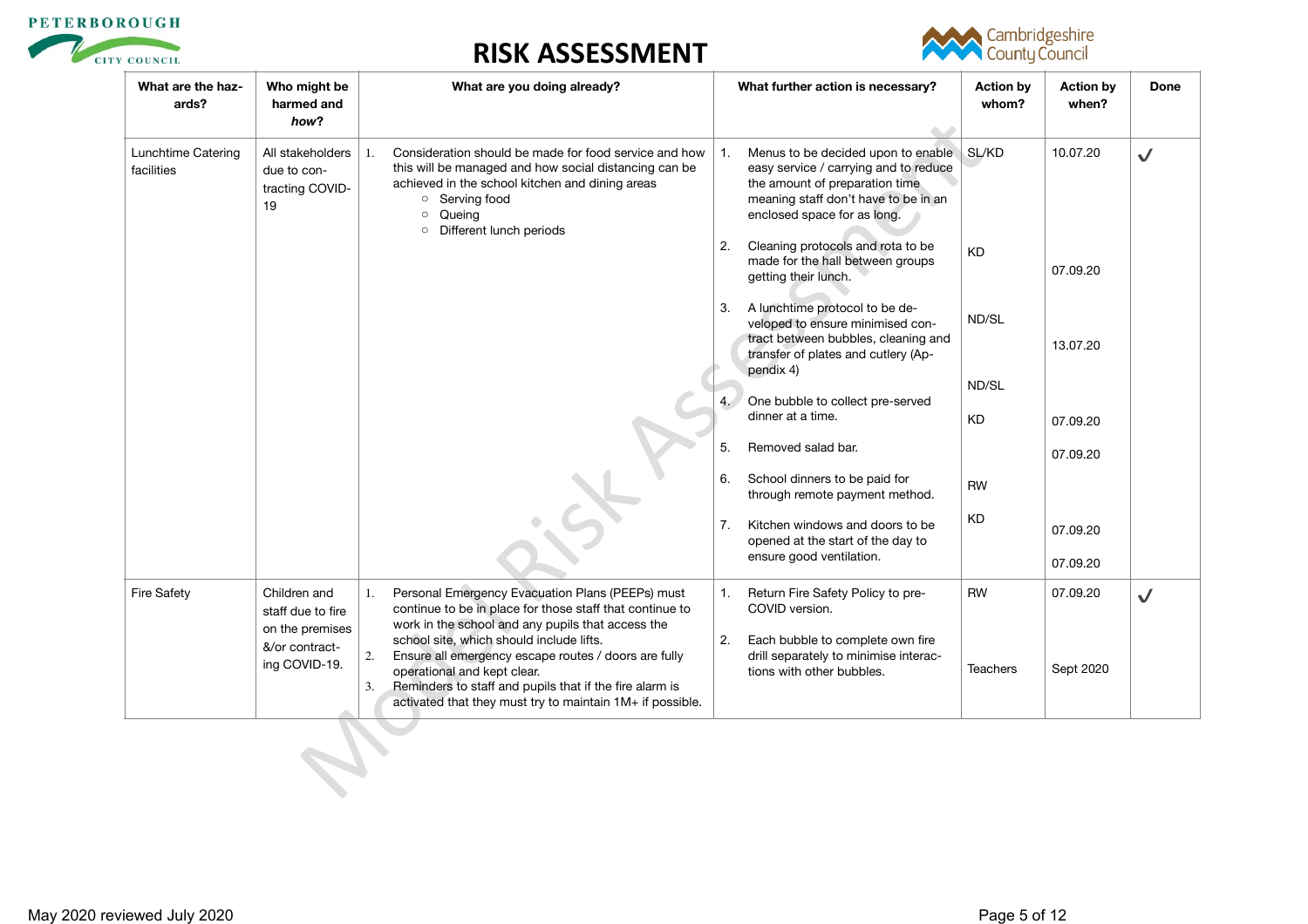



| What are the haz-<br>ards?                      | Who might be<br>harmed and<br>how?                       | What are you doing already?                                                                                                                                                                                                                                                                                                           | What further action is necessary?<br>$\langle \cdot \rangle$                                                                                                                                                                                                           | <b>Action by</b><br>whom? | <b>Action by</b><br>when?          | Done |
|-------------------------------------------------|----------------------------------------------------------|---------------------------------------------------------------------------------------------------------------------------------------------------------------------------------------------------------------------------------------------------------------------------------------------------------------------------------------|------------------------------------------------------------------------------------------------------------------------------------------------------------------------------------------------------------------------------------------------------------------------|---------------------------|------------------------------------|------|
| Access/Egress of<br>school building and<br>site | All stakeholders<br>due to con-<br>tracting COVID-<br>19 | One way traffic through external gates to avoid face to<br>1.<br>face passing.<br>2.<br>Allocated door or one way system so that each year<br>group bubble avoids face to face passing with another<br>bubble.<br>All doors to be propped open to reduce the need for<br>3.<br>touch whilst taking into account fire protection meas- | 1. Year group bubbles to be allocated<br>specific entrances that must be used<br>and specific staggered entry / exit<br>times. (Appendix 5)<br>2. Year group bubbles to be allocated<br>staggered lunchtimes. (Appendix 4) and<br>their own dedicated space for break- | ND/SL                     | 17.07.20                           |      |
|                                                 |                                                          | ures.<br>Increased cleaning of handles and touch plates.<br>4.<br>All stakeholders to wash hands on entry to classroom.<br>5.<br>Allocated drop off and collection times<br>6.                                                                                                                                                        | time.<br>3. A child (physical need) to have own<br>entry and access point to year 6 to take<br>into account mobility need.                                                                                                                                             | ND/SL                     | 17.07.20                           |      |
|                                                 |                                                          |                                                                                                                                                                                                                                                                                                                                       | 4. Parents to be informed of new start and<br>end of day arrangements by MM and<br>website letter. This will include entry<br>point, time and the fact that the parents<br>cannot enter the building and must be<br>1m+ apart whilst waiting.                          | <b>ND</b>                 | 17.07.20                           |      |
|                                                 |                                                          |                                                                                                                                                                                                                                                                                                                                       |                                                                                                                                                                                                                                                                        | <b>RW</b>                 | 17.07.20 &<br>again on<br>04.09.20 |      |
| <b>First Aid</b>                                | All stakeholders<br>due to con-<br>tracting COVID-<br>19 | 1. Where there may be limited staff, the requirement to<br>provide suitable first aid cover to all staff and students has<br>been assessed with suitable first aid or paediatric first aid<br>provided. Access to first aid facilities is maintained and the<br>school suitably stocked with first aid sundries.                      | 1. ND/SL to be named as nominated staff<br>for dealing with potential COVID-19<br>pupils.<br>2. First Aid (non COVID) will be dealt with<br>primarily in the bubble if possible and                                                                                    | ND/SL                     | 07.09.20                           |      |
|                                                 |                                                          | 2. Staff or pupils with medical needs have been assessed<br>and relevant consents are in place. Staff have been trained<br>in the use of medications and increased level of control<br>applied, to include the use of PPE if required.                                                                                                | adults have appropriate qualifications -<br>but if not, then ND is a designated<br>paediatric first aider and will deal with<br>more significant events using ASC as a<br>base.<br>3. All first aiders to use gloves to reduce<br>skin to skin contact.                | All staff                 | 07.09.20                           |      |
|                                                 |                                                          |                                                                                                                                                                                                                                                                                                                                       | 4. Office to provide updated list of medic-<br>al needs for bubbles, this to be shared                                                                                                                                                                                 | First aiders              | 07.09.20                           |      |
|                                                 |                                                          |                                                                                                                                                                                                                                                                                                                                       | with school staff and stored in line with<br>GDPR requirements.                                                                                                                                                                                                        | <b>RW/FR</b>              | 07.09.20                           |      |
| Waste                                           | All stakeholders<br>due to con-<br>tracting COVID-<br>19 | 1. Relocate waste bins to key strategic positions both in<br>school buildings and in external areas that are in use in<br>order that waste materials can be managed safely<br>2. Bins should be emptied daily.                                                                                                                        | 1. Onsite cleaner empties waste bins<br>throughout the day and follows guid-<br>ance from the cleaning contractor<br>regarding PPE.                                                                                                                                    | Cleaner                   | 07.09.20                           |      |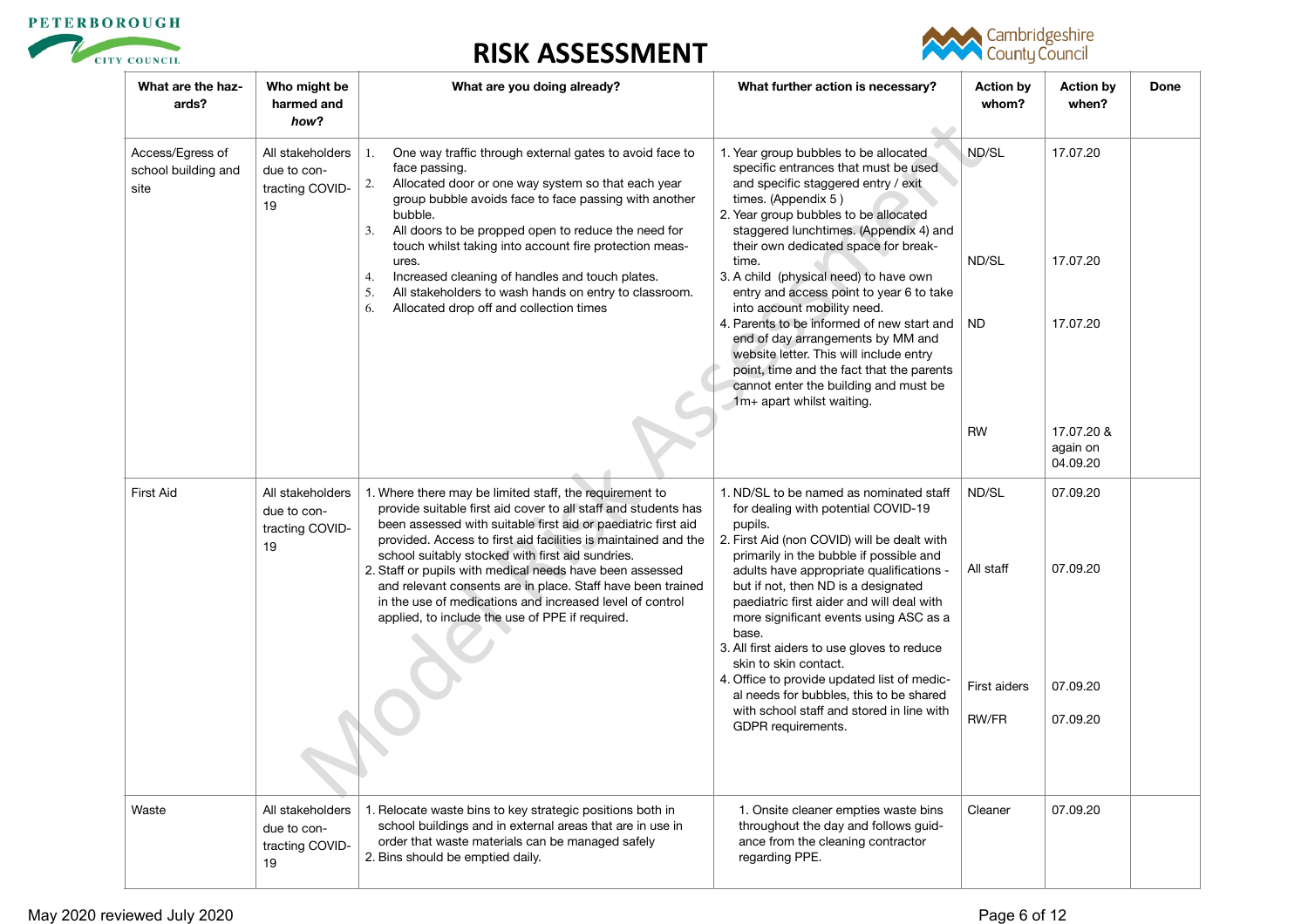



| What are the haz-<br>ards?                | Who might be<br>harmed and<br>how?                       | What are you doing already?                                                                                                                                                                                                                                                                                                                                                                                                                                                                            | What further action is necessary?                                                                                                                                                                                              | <b>Action by</b><br>whom? | <b>Action by</b><br>when? | Done |
|-------------------------------------------|----------------------------------------------------------|--------------------------------------------------------------------------------------------------------------------------------------------------------------------------------------------------------------------------------------------------------------------------------------------------------------------------------------------------------------------------------------------------------------------------------------------------------------------------------------------------------|--------------------------------------------------------------------------------------------------------------------------------------------------------------------------------------------------------------------------------|---------------------------|---------------------------|------|
| Break/Lunch times                         | All stakeholders<br>due to con-<br>tracting COVID-<br>19 | The school will stagger lunchtimes and have allocated<br>1.<br>spaces during break times to achieve the social distan-<br>cing.                                                                                                                                                                                                                                                                                                                                                                        | 1. Year group bubbles to be allocated<br>staggered lunchtimes (Appendix 4) and<br>break-time space.                                                                                                                            | <b>ND</b>                 | 17.07.20                  |      |
| Staff/Pupils within<br>the shielded group | All stakeholders<br>due to con-<br>tracting COVID-<br>19 | 1. Any member of staff or pupil that is within the Clinically<br>extremely vulnerable group must have a risk assessment<br>undertaken that includes how social distancing will be<br>maintained in a Covid-19 safe workplace.<br>2. Staff/pupils that meet the criteria as clinically vulnerable<br>people e.g. diabetics, those who are pregnant, should have<br>a risk assessment completed to identify any suitable con-<br>trol measures that must be in place before returning to<br>work/school. | 1.2 risk assessments need to be carried<br>out on two members of staff who are<br>extremely clinically vulnerable.<br>2.6 risk assessments need to be carried<br>out on two members of staff who are<br>clinically vulnerable. | ND/SL<br>ND/SL            | 03.09.20<br>03.09.20      |      |
| Contractors                               | All stakeholders<br>due to con-<br>tracting COVID-<br>19 | 1. All contractors must provide a suitable and sufficient risk<br>assessment for the activities they carry out which must<br>include covid-19.<br>2. All planned/reactive maintenance to be carried out during<br>out of hours unless seen as an emergency.                                                                                                                                                                                                                                            |                                                                                                                                                                                                                                |                           |                           |      |
| <b>Property Compliance</b>                | All stakeholders<br>due to unsafe<br>building.           | 1. The school has ensured that relevant property statutory<br>compliance checks have been completed and records<br>updated.<br>2. Daily and weekly checks have been reinstated and pre-<br>opening checklist completed.                                                                                                                                                                                                                                                                                | 1. All serious property concerns have<br>been raised with the schools Property<br>Management Adviser and appropriate<br>steps are in place to ensure the safety<br>of all building occupants.                                  | <b>RW</b>                 | Ongoing                   |      |
|                                           |                                                          | $\mathcal{A}_{\mathcal{C}}$                                                                                                                                                                                                                                                                                                                                                                                                                                                                            |                                                                                                                                                                                                                                |                           |                           |      |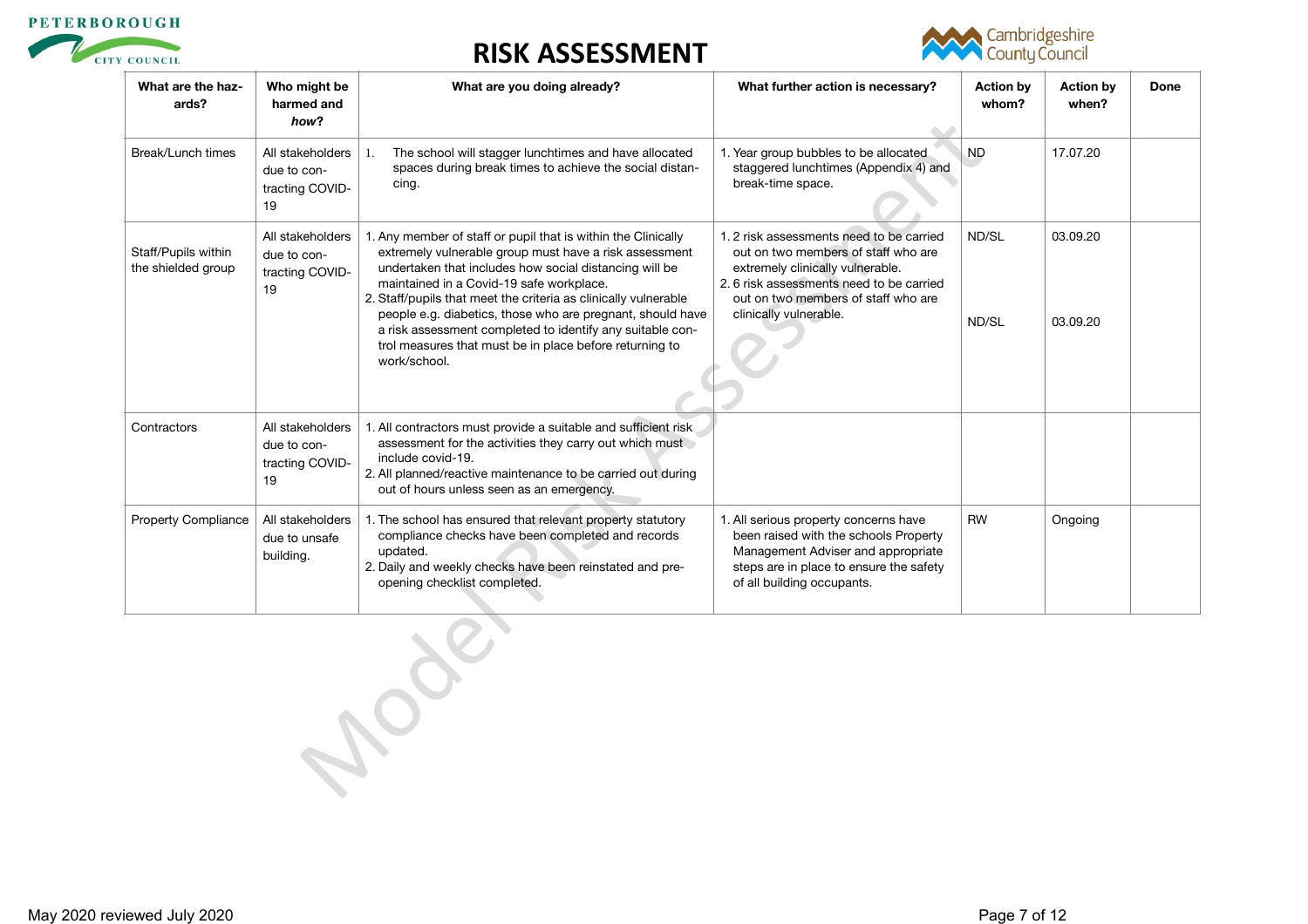



| What are the haz-<br>ards?               | Who might be<br>harmed and<br>how?                       | What are you doing already?                                                                                                                                                                                                                                                                                                                                                                                | What further action is necessary?                                                                                                                                                                                                                                                                                    | <b>Action by</b><br>whom? | <b>Action by</b><br>when? | Done         |
|------------------------------------------|----------------------------------------------------------|------------------------------------------------------------------------------------------------------------------------------------------------------------------------------------------------------------------------------------------------------------------------------------------------------------------------------------------------------------------------------------------------------------|----------------------------------------------------------------------------------------------------------------------------------------------------------------------------------------------------------------------------------------------------------------------------------------------------------------------|---------------------------|---------------------------|--------------|
| Hygiene                                  | All stakeholders<br>due to con-<br>tracting COVID-<br>19 | 1. The school has a suitable supply of soap and access to<br>warm water for washing hands.<br>2. Appropriate controls are in place to ensure the suitable<br>sanitisation of pupil's hands following breaks, before meals<br>and following the use of toilets.                                                                                                                                             | 1. Hand washing protocol to be de-<br>veloped and shared with staff to enable<br>social distancing whilst washing hands.<br>(Appendix 6)<br>2. High need pupils have additional adult                                                                                                                                | <b>ND</b>                 | 09.07.20                  | $\checkmark$ |
|                                          |                                                          |                                                                                                                                                                                                                                                                                                                                                                                                            | support to enable them to wash their<br>hands following the school protocol.<br>3. Adequate supplies of hand soap and<br>paper towels to be ordered.                                                                                                                                                                 | <b>ND</b>                 | 07.09.20                  |              |
|                                          |                                                          |                                                                                                                                                                                                                                                                                                                                                                                                            | 4. Teachers to model and ensure children<br>follow respiratory hygiene (catch it, bin<br>it, kill it). (Appendix 7) Provide children                                                                                                                                                                                 | <b>RW</b>                 | 17.07.20                  |              |
|                                          |                                                          |                                                                                                                                                                                                                                                                                                                                                                                                            | with individual tissues at workstation to<br>facilitate this.<br>5. In EYFS and Yr 1 children to wash                                                                                                                                                                                                                | <b>ND</b>                 | 09.07.20                  |              |
|                                          |                                                          |                                                                                                                                                                                                                                                                                                                                                                                                            | hands or use hand gel as they trans-<br>ition between areas of continuous pro-<br>vision this will enable access to a                                                                                                                                                                                                |                           |                           |              |
|                                          |                                                          |                                                                                                                                                                                                                                                                                                                                                                                                            | range of resources (pg14 Guidance for<br>Full Opening).<br>*separate appendix of continuous provi-<br>sion activities on offer and the mitigations<br>of risk for each one to be agreed on the<br>training day with all EYFS staff<br>(for clarity: Sand is NOT on offer and<br>playyough is individually portioned) | CH                        | 17.07.20                  |              |
|                                          |                                                          |                                                                                                                                                                                                                                                                                                                                                                                                            | 6. To ensure good natural ventilation open<br>classroom windows at the start of each                                                                                                                                                                                                                                 | All staff                 | 07.09.20                  |              |
|                                          |                                                          |                                                                                                                                                                                                                                                                                                                                                                                                            | day. And prop non fire doors open.<br>7. To remove soft furnishings from shared<br>areas.                                                                                                                                                                                                                            | All staff                 | 17.07.20                  |              |
| Accident reporting<br>Covid-19 incidents | All stakeholders<br>due to con-<br>tracting COVID-<br>19 | 1. The Health & Safety Executive have recently updated the<br>Reporting of Injuries, Diseases and Dangerous Occur-<br>rences regulations (RIDDOR) to include the requirement to<br>report possible or actual exposure to the Covid-19 virus as<br>a result of, or in connection with, a work activity.<br>2. For further advice and guidance you should contact your<br>competent Health & Safety Adviser. | 1. To have copies available of: Stay at<br>home guidance for households with<br>possible (COVID-19) infection in a vari-<br>ety of languages.                                                                                                                                                                        | <b>RW</b>                 | 03.09.20                  |              |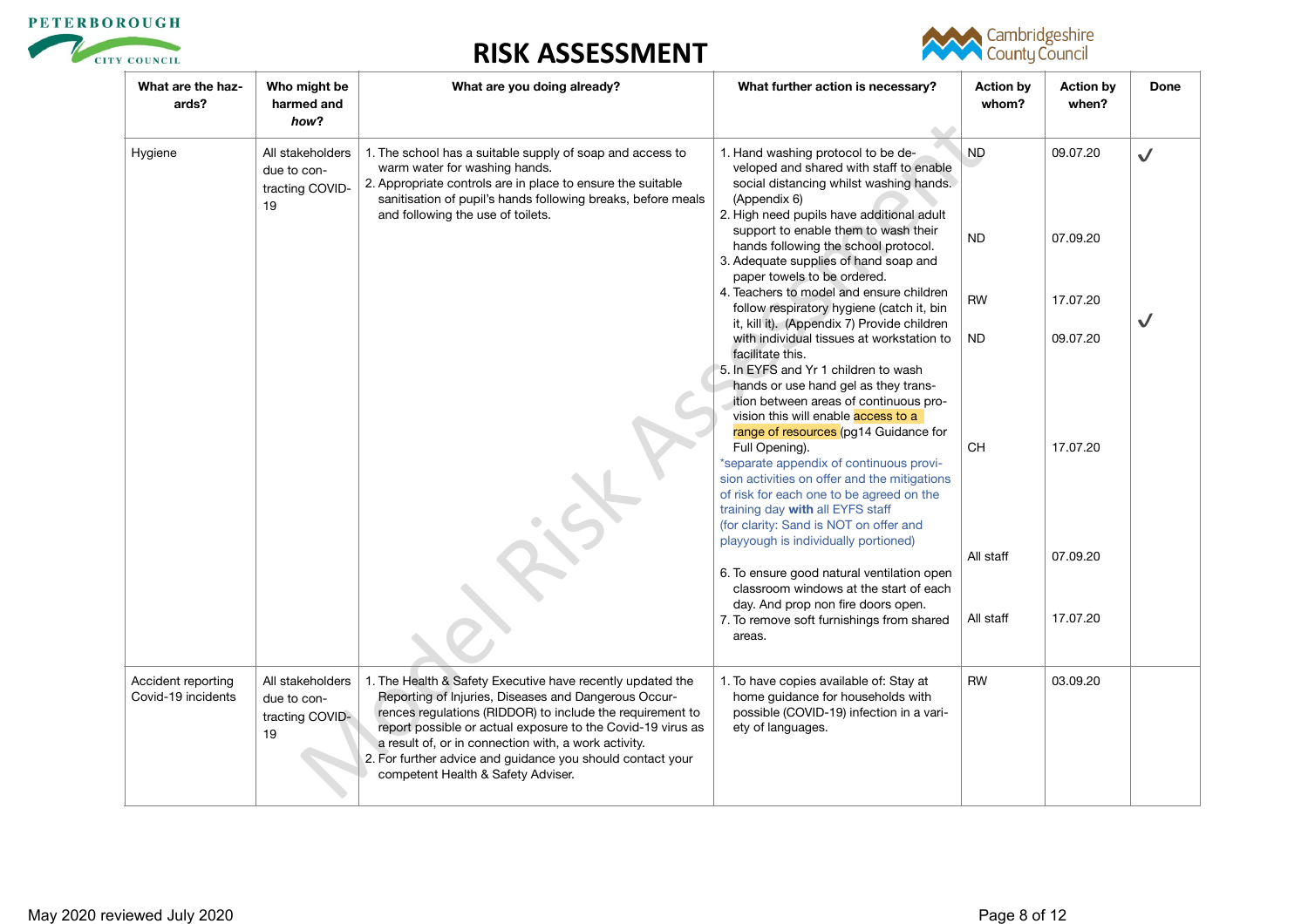



| What are the haz-<br>ards?              | Who might be<br>harmed and<br>how?                       | What are you doing already?                                                                                                                                                                                                                                                                                                                                                                                                                     | What further action is necessary?<br>$\triangle$                                                                                                                                                                                                                                                                                           | <b>Action by</b><br>whom?                             | <b>Action by</b><br>when?                                | Done         |
|-----------------------------------------|----------------------------------------------------------|-------------------------------------------------------------------------------------------------------------------------------------------------------------------------------------------------------------------------------------------------------------------------------------------------------------------------------------------------------------------------------------------------------------------------------------------------|--------------------------------------------------------------------------------------------------------------------------------------------------------------------------------------------------------------------------------------------------------------------------------------------------------------------------------------------|-------------------------------------------------------|----------------------------------------------------------|--------------|
| <b>Administrative Staff</b>             | Office staff due<br>to contracting<br>COVID-19           | 1. Staff shift rota to be in place so as to keep social distances<br>and allow school office to function.                                                                                                                                                                                                                                                                                                                                       | 1. Purchased perspex screen to ensure a<br>barrier between admin staff who share<br>an office where 1m+ social distancing<br>is only just achieved.<br>2. Head and Deputy to work in separate<br>office spaces to ensure that they are<br>not part of the same 'bubble'<br>3. Head and PA seated 2M+ apart in a<br>well ventilated office. | <b>RW</b><br>ND/SL<br>SL/JL                           | 08.07.20<br>08.07.20<br>08.07.20                         | $\checkmark$ |
| <b>Personal Protective</b><br>Equipment | All stakeholders<br>due to con-<br>tracting COVID-<br>19 | 1. Personal Protective Equipment should not be used as an<br>alternative to social distancing, except where there is no<br>other practical solution.<br>2. Where close proximity working (school Site Team) is re-<br>quired for longer than 15 minutes, assess the need to issue<br>employees with appropriate Personal Protective Equip-<br>ment.<br>3. Re-usable PPE should be thoroughly cleaned after use and<br>not shared between staff. | 1.1:1 staff have been informed that they<br>may use a face covering / mask when<br>working with a child closely for more<br>than 15 min. All other stakeholders are<br>not permitted to wear a face covering<br>or mask.<br>2. There is also a face shield available for<br>the designated COVID responders.                               | ND/SL                                                 | 03.09.20                                                 |              |
| Behaviour                               | All stakeholders<br>due to con-<br>tracting COVID-<br>19 | 1. Staff/Pupil behaviour and cooperation will be the key to<br>implementing all of the controls.<br>2. School will carry out inductions to inform staff and pupils<br>of the changes.<br>3. Encourage staff to cooperate with government plans for<br>contact tracing.                                                                                                                                                                          | 1. PSHE lessons to be delivered as part of<br>curriculum during the first fortnight of<br>school that will focus on a range of<br>areas including the need to respect<br>personal space.<br>2. Staff to be briefed on expectations that<br>they maintain 2m social distancing from<br>one another where possible.                          | <b>Teachers</b><br>ND/SL                              | 07.09.20<br>03.09.20                                     |              |
| School Staffroom                        | All staff due to<br>contracting<br>COVID-19              | 1. Arrangements should be made to ensure the staffroom is<br>not overcrowded and social distancing can be achieved<br>e.g. stagger lunch times for staff.                                                                                                                                                                                                                                                                                       | 1. Staggered start times, end times, lunch<br>and break times to ensure no over<br>crowding.<br>2. Cleaning materials and protocol for<br>shared spaces. (Appendix 2)<br>3. Additional cleaner.<br>4. Furniture socially distanced.<br>5. Provided a socially distanced space to<br>eat lunch away from children.                          | <b>ND</b><br><b>ND</b><br><b>RW</b><br>ND/SL<br>ND/SL | 17.07.20<br>09.07.20<br>In place<br>In place<br>In place | $\checkmark$ |
| <b>Infection Control</b>                | Staff<br><b>Pupils</b><br>Handwashing                    | 1. Staff and pupils have access at all times to water and soap<br>for hand washing.<br>2. Removal of shared items eg. utensils                                                                                                                                                                                                                                                                                                                  | 1. Cutlery to be provided to pupils when<br>they eat their lunch to avoid them<br>handling this shared resource.                                                                                                                                                                                                                           | <b>KD</b>                                             | 07.09.20                                                 |              |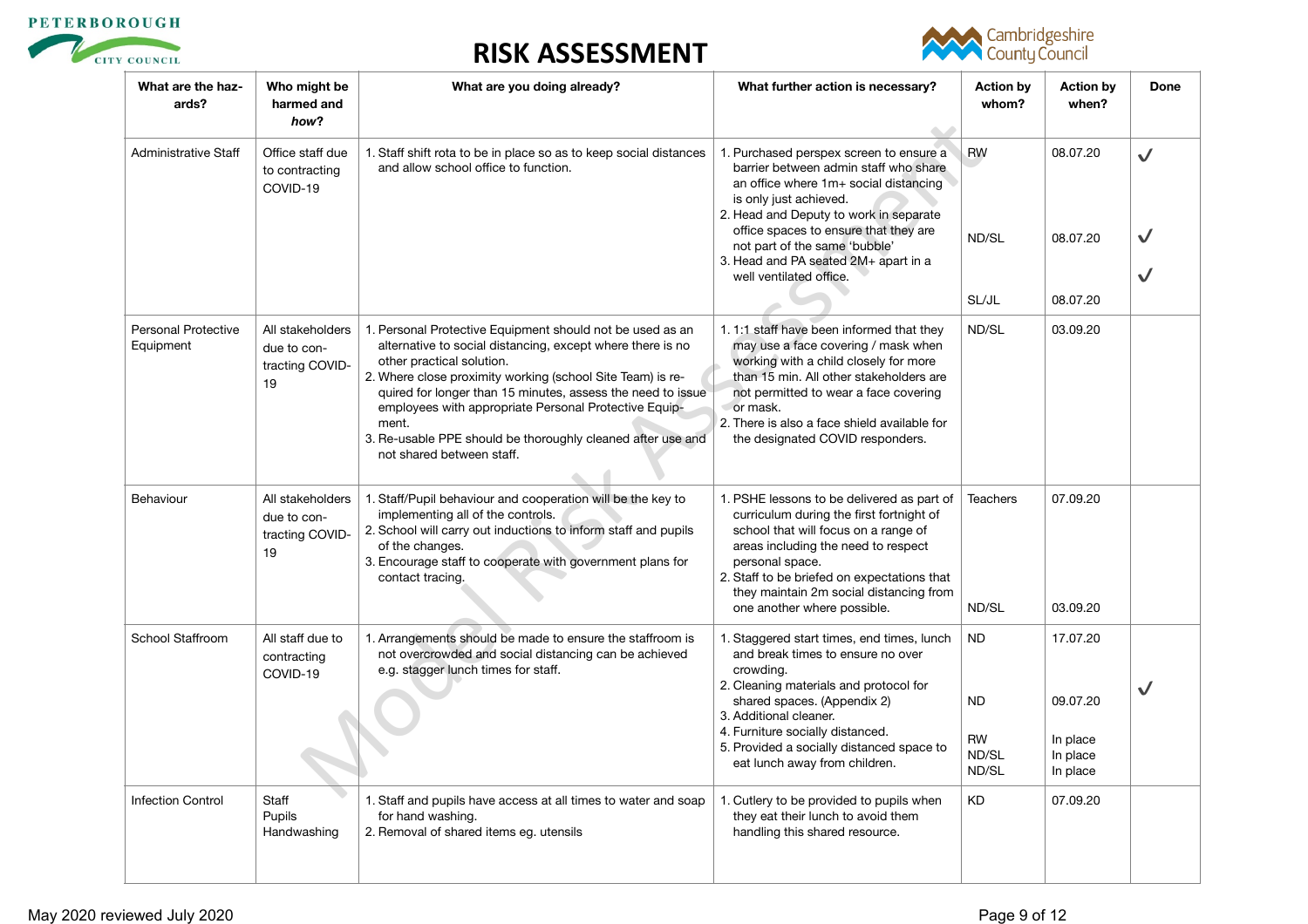





| What are the haz-<br>ards?                                        | Who might be<br>harmed and<br>how?                       | What are you doing already?                                                                                                                                                                                                                                                                                                                                                                                                                                                                                                                                                                                                                                                                                                                                                                          | What further action is necessary?                                                                                                                                                                                                                                                                                                                                                                                                                                                                                                                                  | <b>Action by</b><br>whom?                                                     | <b>Action by</b><br>when?                                                       | Done         |
|-------------------------------------------------------------------|----------------------------------------------------------|------------------------------------------------------------------------------------------------------------------------------------------------------------------------------------------------------------------------------------------------------------------------------------------------------------------------------------------------------------------------------------------------------------------------------------------------------------------------------------------------------------------------------------------------------------------------------------------------------------------------------------------------------------------------------------------------------------------------------------------------------------------------------------------------------|--------------------------------------------------------------------------------------------------------------------------------------------------------------------------------------------------------------------------------------------------------------------------------------------------------------------------------------------------------------------------------------------------------------------------------------------------------------------------------------------------------------------------------------------------------------------|-------------------------------------------------------------------------------|---------------------------------------------------------------------------------|--------------|
| <b>Equality Impact As-</b><br>sessment                            | Staff & Pupils                                           | 1. A equality impact assessment has been completed and<br>can be found on the school website and as Appendix 8.                                                                                                                                                                                                                                                                                                                                                                                                                                                                                                                                                                                                                                                                                      |                                                                                                                                                                                                                                                                                                                                                                                                                                                                                                                                                                    | SL/ND                                                                         | 09.07.20                                                                        | $\checkmark$ |
| Lack of staff                                                     | Pupils                                                   | 1. Assessment of availability of staff for all activities during<br>the school day, including break and lunchtimes<br>2. The extent to which existing planning, schemes of work<br>will need to be adapted                                                                                                                                                                                                                                                                                                                                                                                                                                                                                                                                                                                           | 1. See appendices for rotas and time<br>tables and supply staff and peripatetic<br>staff will be used as required.                                                                                                                                                                                                                                                                                                                                                                                                                                                 | SL/ND                                                                         | 17.07.20                                                                        | $\checkmark$ |
| Increased risk of<br>transmission                                 | Staff and Pupils<br>social distan-<br>cing               | 1. Ensure availability of staff is adequate<br>2. Ensure that social distancing measures can be maintained<br>as much as possible.<br>3. Review activities that can be carried out<br>4. The behaviour policy is reviewed to take into account<br>COVID-19, to include exclusion for pupils who deliberately<br>put others at risk (e.g. coughing, or spitting at others) and<br>pupils who will not (as opposed to cannot) comply with<br>social distancing.<br>5. Pupils are prohibited from bringing any equipment into the<br>school. They should be provided with all necessary equip-<br>ment in school for the activities they are undertaking, with<br>arrangements included in the planning for it to be sanitised<br>daily. No equipment should be taken home apart from<br>reading books. | 1. Indoor PE and singing have been re-<br>moved from the current timetable.<br>2. Brief staff on the use of urgent cards to<br>deal with incidents of deliberate spitting<br>and coughing.<br>3. Reading books returned to school need<br>to be placed in a box for 72 hours be-<br>fore being added to bookshelf.<br>4. Children placed in year group bubbles<br>of 60.<br>5. Avoiding contact between bubbles<br>6. Arranging classrooms with forward<br>facing desks (Y2-6)<br>7. Staff maintaining distance from pupils<br>and other staff as much as possible | SL/ND<br>SL/ND<br><b>Teachers</b><br>ND/SL<br>All staff<br>ND/SL<br>All staff | 09.07.20<br>03.09.20<br>07.09.20<br>09.07.20<br>07.09.20<br>07.09.20<br>Ongoing | $\checkmark$ |
| Learning outside the<br>classroom (day trips,<br>etc.)            | All stakeholders<br>due to con-<br>tracting COVID-<br>19 | 1. Keeping children within their consistent group, and the<br>COVID-secure measures in place at the destination<br>2. Schools should also make use of outdoor spaces in the<br>local area to support delivery of the curriculum.                                                                                                                                                                                                                                                                                                                                                                                                                                                                                                                                                                     | 1. No trips planned and no trip will go<br>ahead without contacting Stephen<br>Brown.                                                                                                                                                                                                                                                                                                                                                                                                                                                                              | ND/SL                                                                         | Ongoing                                                                         |              |
| Extra-curricular<br>activities (coaches,<br>tutors, after school) | All stakeholders<br>due to con-<br>tracting COVID-<br>19 | 1. Schools are able to work with external coaches, clubs and<br>organisations for curricular and extra-curricular activities<br>where they are satisfied that this is safe to do so. Schools<br>should consider carefully how such arrangements can<br>operate.                                                                                                                                                                                                                                                                                                                                                                                                                                                                                                                                      | 1. None planned due to lack of appropri-<br>ate space due to the movement of<br>wrap around care.                                                                                                                                                                                                                                                                                                                                                                                                                                                                  | ND/SL                                                                         | 09.07.20                                                                        | $\checkmark$ |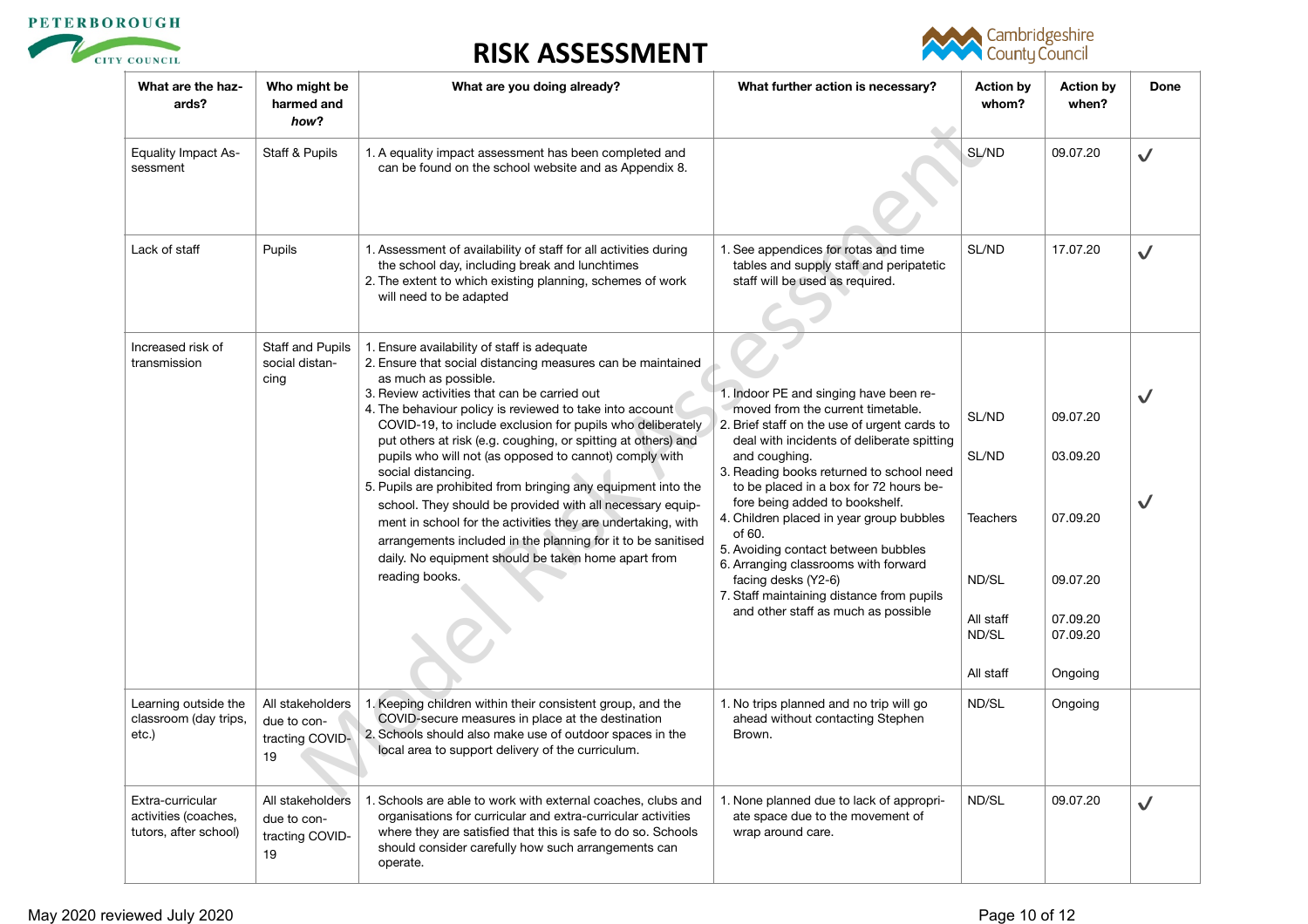



| What are the haz-<br>ards? | Who might be<br>harmed and<br>how?                                                                                                                                                                                                                                                                                                                                                                                                                                                                                                                                                                                                                                                                                                                                                                                                                                                                                                                                                                                                                                                           | What are you doing already?                                                                                                                                                                                                                                                                                                                                                                     | What further action is necessary?                                                                                                                                                                        | <b>Action by</b><br>whom? | <b>Action by</b><br>when? | Done         |  |
|----------------------------|----------------------------------------------------------------------------------------------------------------------------------------------------------------------------------------------------------------------------------------------------------------------------------------------------------------------------------------------------------------------------------------------------------------------------------------------------------------------------------------------------------------------------------------------------------------------------------------------------------------------------------------------------------------------------------------------------------------------------------------------------------------------------------------------------------------------------------------------------------------------------------------------------------------------------------------------------------------------------------------------------------------------------------------------------------------------------------------------|-------------------------------------------------------------------------------------------------------------------------------------------------------------------------------------------------------------------------------------------------------------------------------------------------------------------------------------------------------------------------------------------------|----------------------------------------------------------------------------------------------------------------------------------------------------------------------------------------------------------|---------------------------|---------------------------|--------------|--|
| Physical activity          | All stakeholders<br>due to con-<br>tracting COVID-<br>19                                                                                                                                                                                                                                                                                                                                                                                                                                                                                                                                                                                                                                                                                                                                                                                                                                                                                                                                                                                                                                     | 1. Outdoor sports should be prioritised where possible, and<br>large indoor spaces used where it is not, maximising dis-<br>tancing between pupils and paying scrupulous attention to<br>cleaning and hygiene<br>2. Pupils should be kept in consistent groups<br>3. Sports equipment thoroughly cleaned between each use<br>by different individual groups<br>4. Contact sports to be avoided. | 1. All PE lessons to take place outside<br>following guidance from PCC as the<br>indoor space is not large enough to<br>distance pupils.<br>2. Trim trail and gym allocated to specific<br>bubbles only. | Teachers<br>ND/SL         | 07.09.20<br>17.07.20      |              |  |
| Signage                    | All stakeholders<br>due to con-<br>tracting COVID-<br>19                                                                                                                                                                                                                                                                                                                                                                                                                                                                                                                                                                                                                                                                                                                                                                                                                                                                                                                                                                                                                                     | 1. What signage is provide to inform staff and pupils regard-<br>ing social distancing, hand cleaning etc.                                                                                                                                                                                                                                                                                      | 1. Signage ordered for: hand washing,<br>respiratory hygiene and distancing.                                                                                                                             | <b>RW</b>                 | 09.07.20                  | $\checkmark$ |  |
|                            | ce for full opening: schools can be found here<br>ing school premises during the coronavirus (COVID-19) outbreak can be found here<br>vernment Guidance for implementing protective measures in educational and childcare settings can be found here<br>SUWT has also produced a useful checklist for reopening of schools which can be found here.<br>SS Guide to doing practical work in a partially reopened school Science<br>SS Guidance for science departments returning to school after an extended period of closure<br>cting a SEND risk assessment during the coronavirus outbreak guidance can be found here<br>19: guidance on supporting children and young people's mental health and wellbeing can be found here<br>for early years and childcare providers during the coronavirus outbreak can be found here<br>ivirus (COVID-19): implementing protective measures in education and childcare settings can be found here<br>orking in education, childcare and children's social care settings, including the use of personal protective equipment (PPE) can be found here |                                                                                                                                                                                                                                                                                                                                                                                                 |                                                                                                                                                                                                          |                           |                           |              |  |
|                            |                                                                                                                                                                                                                                                                                                                                                                                                                                                                                                                                                                                                                                                                                                                                                                                                                                                                                                                                                                                                                                                                                              | d pupil advice on limiting the spread of coronavirus in the Educational Setting                                                                                                                                                                                                                                                                                                                 |                                                                                                                                                                                                          |                           |                           |              |  |
|                            |                                                                                                                                                                                                                                                                                                                                                                                                                                                                                                                                                                                                                                                                                                                                                                                                                                                                                                                                                                                                                                                                                              | ce is clear PPE, including facemasks should be taken into account where employees could be put at risk. The use of such PPE does not replace or reduce the need to follow the government guid                                                                                                                                                                                                   |                                                                                                                                                                                                          |                           |                           |              |  |

#### **Useful Guidance**

- Guidance for full opening: schools can be found here
- Managing school premises during the coronavirus (COVID-19) outbreak can be found here
- The Government Guidance for implementing protective measures in educational and childcare settings can be found here
- The NASUWT has also produced a useful checklist for reopening of schools which can be found here.
- CLEAPSS [Guide to doing practical work in a partially reopened school Science](https://public.huddle.com/a/lrVPERK/index.html)
- CLEAPSS [Guidance for science departments returning to school after an extended period of closure](https://public.huddle.com/a/VdRjYeV/index.html)
- Conducting a SEND risk assessment during the coronavirus outbreak guidance can be found here
- COVID-19: quidance on supporting children and young people's mental health and wellbeing can be found here
- Actions for early years and childcare providers during the coronavirus outbreak can be found here
- Coronavirus (COVID-19): implementing protective measures in education and childcare settings can be found here
- Safe working in education, childcare and children's social care settings, including the use of personal protective equipment (PPE) can be found here

#### **General staff and pupil advice on limiting the spread of coronavirus in the Educational Setting**

Government advice is clear PPE, including facemasks should be taken into account where employees could be put at risk. The use of such PPE does not replace or reduce the need to follow the government quidance in relation to hygiene practices

Frequently clean and disinfect objects and surfaces that are touched regularly, using your recommended cleaning products.

- Wash your hands with soap and water often do this for at least 20 seconds.<br>• I lse hand sanitiser gel if soap and water are not available
- Use hand sanitiser gel if soap and water are not available.